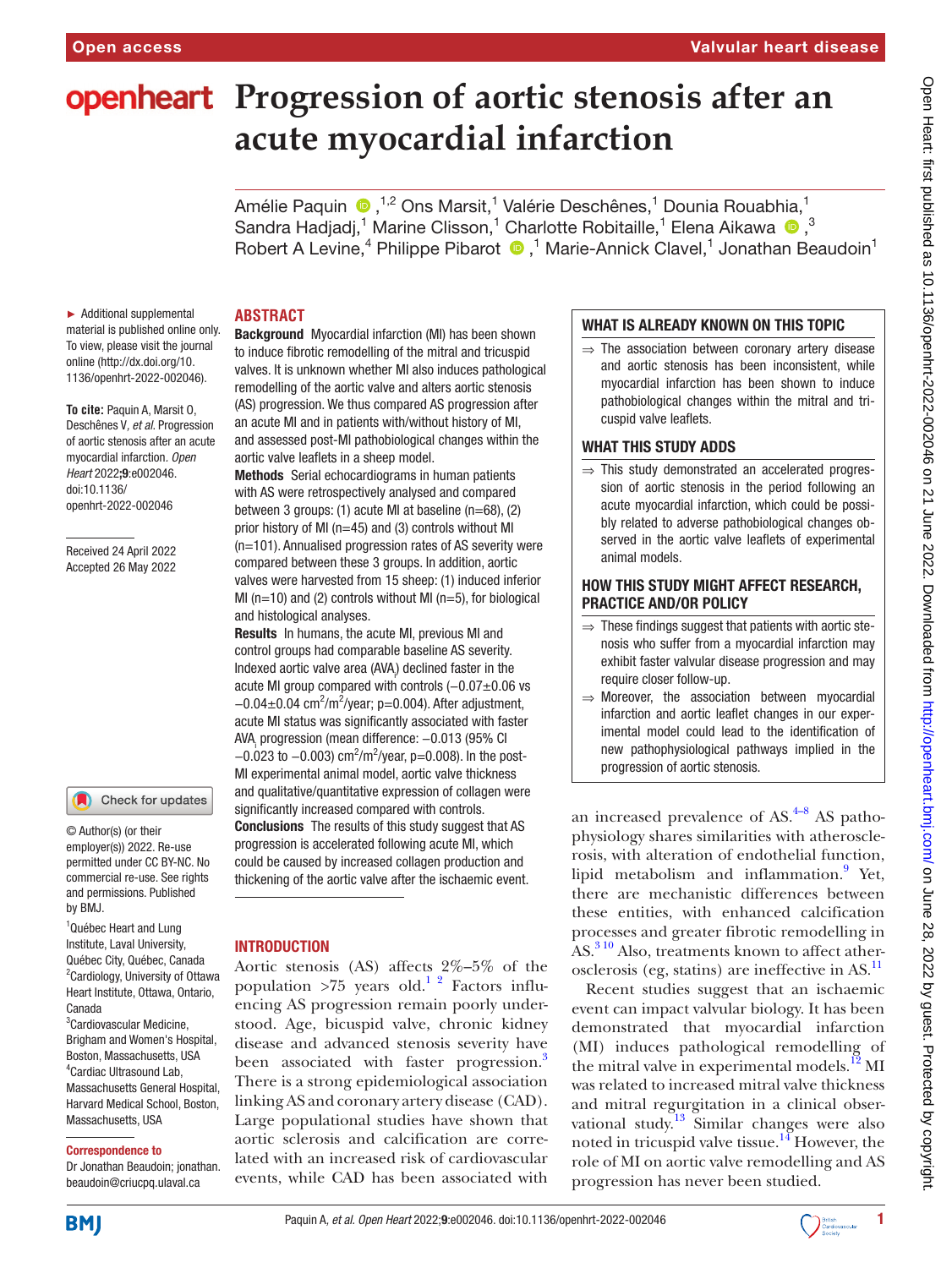We hypothesised that MI promotes pathological aortic valve remodelling and accelerates AS progression. Our goal was to retrospectively assess the impact of an acute MI on AS progression in patients followed with serial echocardiograms. In a related large animal experimental study, aortic valve thickness and collagen expression/ quantification were assessed post-MI and compared with controls.

## **METHODS**

We performed a retrospective cohort analysis of patients with AS at the Quebec Heart and Lung Institute (2005– 2020). Patients were identified by keyword search through medical records. Inclusion required a diagnosis of AS (aortic peak jet velocity ( $V_{peak}$ ) ≥2 m/s, mean aortic gradient (MG) ≥20mm Hg or aortic valve area (AVA)  $\leq 1.5 \text{ cm}^2$ ), with or without history of MI (defined by ST changes, elevated troponins, wall motion abnormality in ≥2 contiguous segments on echocardiogram and coronary obstruction on angiography). At least two echocardiographic examinations performed 1–2 years apart were required. Patients were divided into three groups according to the presence and timing of MI: (1) acute MI (baseline examination ≤1week from the index event); (2) previous MI (MI  $\geq$ 2.5 years before the baseline echocardiogram) and (3) control patients without MI [\(online supplemental figure I\)](https://dx.doi.org/10.1136/openhrt-2022-002046). In the acute MI group, we collected data from subsequent echocardiograms  $(\geq 6$  months after the first follow-up study post-MI) to compare progression of AS early versus late after MI, as well as available echocardiograms performed ≥6 months prior to the MI to compare pre-MI progression rate of AS. Maximal troponin level during MI was collected through review of medical records. Patients without obstructive CAD as the cause of their MI or with a history of rheumatic fever, valve surgery, hypertrophic cardiomyopathy or chest radiation were excluded. Patients and public were not involved in the accomplishment of this project.

## Echocardiography

Echocardiograms were reviewed by a cardiologist blinded to the patients' group. The left ventricular outflow tract velocity-time integral (VTI) and aortic valve gradients were measured separately, in a blinded fashion, to avoid group recognition by assessment of the left ventricular ejection fraction (LVEF). AS measurements included MG,  $V_{peak}$ , VTI ratio, left ventricular ejection time (LVET) and AVA calculation by the continuity equation, according to guidelines.<sup>15</sup> Annual progression rate of AS parameters was calculated by the difference between follow-up and baseline measurements, divided by the time elapsed between studies. Stroke volume was calculated using left ventricular outflow track diameter and VTI, indexed to body surface area  $(SV_i)$ . Low flow was determined asan indexed stroke volume  $\langle 35 \text{ mL/m}^2$ . Transvalvular flow rate was calculated by division of the stroke volume

with the LVET. LVEF was computed using the Simpson method.<sup>[16](#page-6-9)</sup>

## Ancillary animal study

As part of a parallel study, MI was induced in 10 adult Dorsett hybrid sheep (50% female, >35kg) under general anaesthesia, by left thoracotomy and ligation of the second and third marginals. An additional five animals of the same age and weight were used as controls. The animals were sacrificed 10 days later, and their aortic valves were harvested. All harvested valves were included in the analysis. Collagen type 1  $\alpha$ -1 (COL1A1) and its expression were quantified in aortic leaflets using western blot analysis (quantitative comparison with extracellular signal-regulated kinase (ERK1/2)) and quantitative realtime PCR. Transversal sections of the aortic valves were obtained, and Masson trichrome staining was performed for overall morphology. Leaflet thickness was averaged after the measurement of the 10 thickest areas of the leaflets. Detailed descriptions of the experimental methods are presented in the [online supplemental methods.](https://dx.doi.org/10.1136/openhrt-2022-002046)

## Statistical analysis

Continuous data were assessed for normality (Shapiro-Wilk test) and presented as mean±SD or median (IQR) accordingly. Differences between the three groups of patients were tested with the global Fisher's test (analysis of variance), with Tukey method for multiple comparisons. Categorical data are presented as proportions and were compared with the Pearson's  $\chi^2$  or Fisher's exact tests when appropriate. Different troponin assays were compared using the ratio of the maximal value divided by its upper normal limit (ULN). Data regarding bicuspid valve morphology were missing for two individuals and was replaced with mean imputation. Univariate and multivariate linear regression analyses were performed comparing the acute MI, previous MI and control groups, to evaluate the association between MI status and the annual progression rates of AVA indexed to body surface area (AVA<sub>i</sub>), AVA, VTI ratio, MG and  $V_{\text{peak}}$ . Models were adjusted for known AS risk factors (age, sex, smoking history, diabetes, hypertension, dyslipidaemia and chronic kidney disease) and potential confounders for disease progression (bicuspid valve, annual change in SV<sub>i</sub>, baseline AS severity, medication). Regression coefficients are presented as mean differences (MD) with their 95% CIs. A paired analysis was conducted to compare progression of AS severity parameters in the acute MI group at early versus late follow-up times post-MI. The association was tested with a Wilcoxon signed rank test given the low number of pairs. Intra-observer and inter-observer variabilities were evaluated on AVA measurement using a mixed two-way intraclass correlation coefficient, with the respective results of 0.93 and 0.87. A p value  $\langle 0.05 \rangle$  was considered statistically significant. The statistical analyses were performed using the JMP software V.14.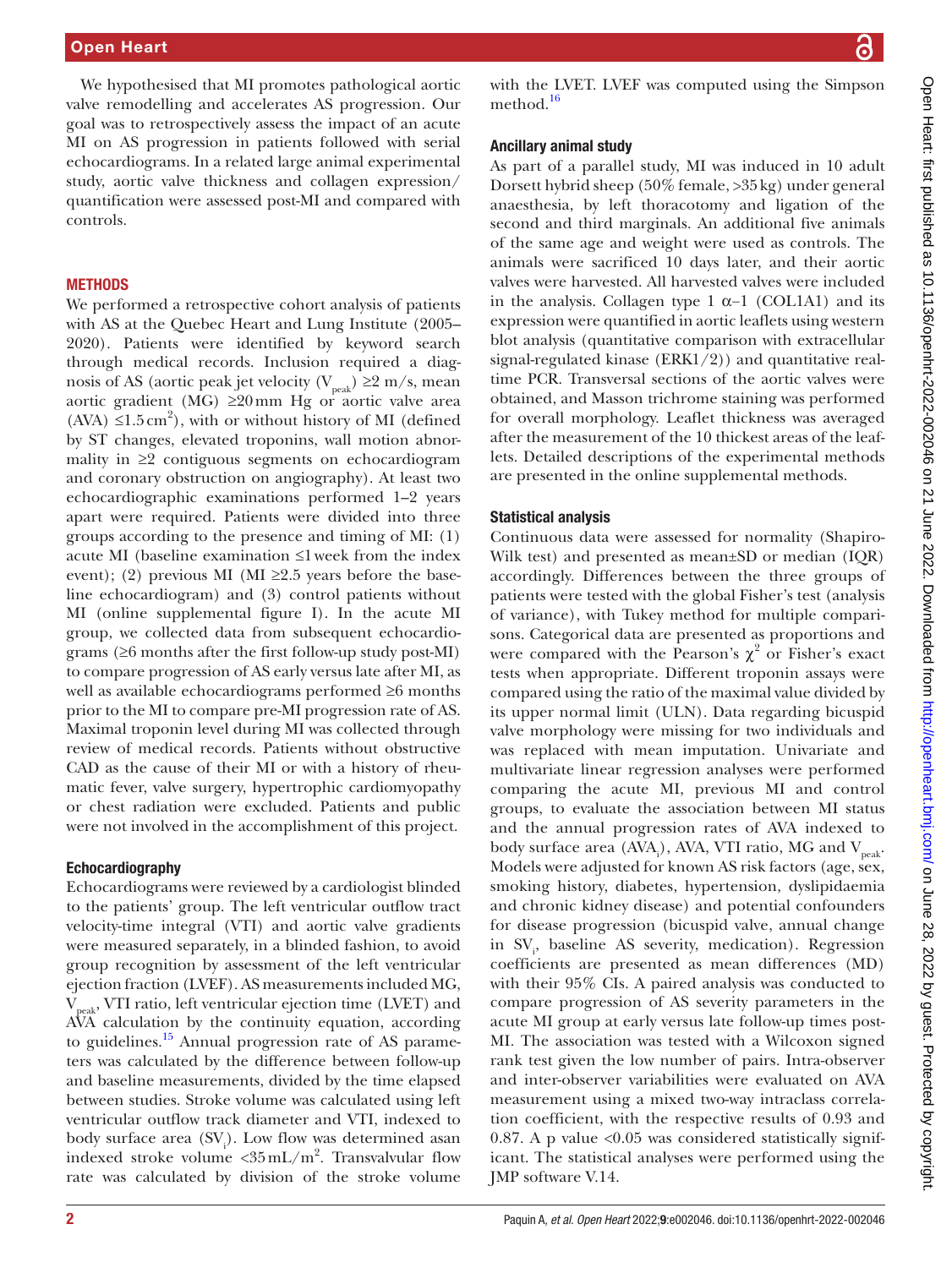<span id="page-2-0"></span>

| Table 1 Baseline clinical and echocardiographic characteristics |                     |                            |                          |          |  |
|-----------------------------------------------------------------|---------------------|----------------------------|--------------------------|----------|--|
|                                                                 | Acute MI n=68       | Previous MI n=45           | Control n=101            | P value  |  |
| <b>Clinical characteristics</b>                                 |                     |                            |                          |          |  |
| Age (years)                                                     | $73.4 \pm 9.3$      | $75.0 + 8.2$               | $74.1 \pm 8.9$           | 0.64     |  |
| Female sex, n (%)                                               | 27 (40%)*           | $6(13\%)*$ †               | 47 (46%)†                | 0.0008   |  |
| Body surface area $(m^2)$                                       | $1.84 \pm 0.23$     | $1.90 \pm 0.21$            | $1.85 \pm 0.21$          | 0.35     |  |
| Smoking history, n (%)                                          | 48 (71%)‡           | 29 (64%) <sup>+</sup>      | 46 (46%) ‡†              | 0.003    |  |
| Diabetes mellitus, n (%)                                        | 36 (53%)‡           | 16 (36%)                   | 26 (26%)‡                | 0.002    |  |
| Dyslipidaemia, n (%)                                            | 52 (76%)            | 40 (89%) <sup>+</sup>      | 68 (67%) <sup>+</sup>    | 0.02     |  |
| Hypertension, n (%)                                             | 57 (84%)            | 37 (82%)                   | 79 (78%)                 | 0.64     |  |
| CKD, n (%)                                                      | 21 (31%)‡           | 15 (33%)+                  | 17 (17%) ‡†              | 0.038    |  |
| CAD, n (%)                                                      | 68 (100%)‡          | 45 (100%)+                 | 34 (34%) ‡†              | < 0.0001 |  |
| BAV, n (%)                                                      | 4(6%)               | $1(2\%)$                   | 7(7%)                    | 0.68     |  |
| Beta-blocker, n (%)                                             | 53 (78%)‡           | 34 (76%) <sup>+</sup>      | 36 (36%) ‡†              | < 0.0001 |  |
| ARB, n (%)                                                      | $8(12\%)\ddagger^*$ | 15 (33%)*                  | 36 (36%)‡                | 0.002    |  |
| ACEI, n (%)                                                     | 42 (62%)‡           | 20 (44%) <sup>+</sup>      | 24 (24%) ‡†              | < 0.0001 |  |
| Statin, n (%)                                                   | 65 (96%)‡           | 42 (93%) <sup>+</sup>      | 66 (65%) ‡†              | < 0.0001 |  |
| Echocardiographic characteristics                               |                     |                            |                          |          |  |
| AVA, $\text{(cm}^2/\text{m}^2)$                                 | $0.69 + 0.18$       | $0.64 \pm 0.17$            | $0.65 \pm 0.16$          | 0.26     |  |
| AVA $\text{(cm}^2\text{)}$                                      | $1.28 \pm 0.36$     | $1.20 \pm 0.32$            | $1.20 \pm 0.29$          | 0.17     |  |
| VTI ratio                                                       | $0.331 \pm 0.088$   | $0.307 \pm 0.081$          | $0.332 \pm 0.083$        | 0.25     |  |
| MG (mm Hg)                                                      | $15.3 \pm 8.3$      | $17.4 \pm 6.7$             | $17.8 + 9.2$             | 0.16     |  |
| $V_{peak}$ (m/s)                                                | $2.54 \pm 0.59$ ‡   | $2.75 \pm 0.49$            | $2.78 \pm 0.58 \ddagger$ | 0.028    |  |
| LVEF $(% )$                                                     | $50.0 \pm 10.6$ #*  | $55.7 \pm 12.5^{\text{+}}$ | $66.2 \pm 6.6 \ddagger$  | < 0.0001 |  |
| $SVi$ (mL/m <sup>2</sup> )                                      | $35.4 \pm 9.4 \pm$  | $39.2 + 9.1$               | $38.9 \pm 7.6 \ddagger$  | 0.017    |  |
| LVET (ms)                                                       | 287±36‡*            | $315 \pm 38*$              | $306 \pm 351$            | 0.0001   |  |
| Flow rate (mL/s)                                                | $226 + 55$          | $236 + 59$                 | $235 + 44$               | 0.50     |  |
| ≥Moderate AR, n (%)                                             | $1(1\%)$            | 2(4%)                      | 3(3%)                    | 0.41     |  |

\*P<0.05 for comparison acute versus previous MI groups.

†P<0.05 for comparison previous MI versus control groups.

‡P<0.05 for comparison acute MI versus control groups.

ACEI, ACE inhibitor; AR, aortic valve regurgitation; ARB, angiotensin-2 receptor blocker; AVA, aortic valve area; AVA,, indexed aortic valve area; BAV, bicuspid aortic valve; CAD, coronary artery disease; CKD, chronic kidney disease; LVEF, left ventricular ejection fraction; LVET, left ventricular ejection time; MG, mean aortic gradient; MI, myocardial infarction; SV<sub>i</sub>, indexed stroke volume; V<sub>peak</sub>, aortic peak jet velocity; VTI, velocity-time integral.

## RESULTS

The acute MI, previous MI and control groups included respectively 68, 45 and 101 patients, with 40%, 13% and  $46\%$  of women (p<0.01, [table](#page-2-0) 1). The acute MI and previous MI groups were similar in most of their baseline characteristics, except for a higher prevalence of angiotensin II receptor blocker in the latter (p=0.005). When compared to patients with acute MI, controls had a lower prevalence of cardiovascular risk factors (smoking, diabetes and chronic kidney disease, all p<0.05). Thirtyfour per cent of them had a history of CAD (coronary stenosis or ischaemia without MI), and fewer patients were on antihypertensive medication and statins (p<0.05). Prevalence of bicuspid aortic valve was similar between groups (p=0.68).

Baseline echocardiographic measurements are presented in [table](#page-2-0) 1 (follow-up measurements can be found in the [online supplemental table I\)](https://dx.doi.org/10.1136/openhrt-2022-002046). Mean duration time up to the early follow-up was 1.35±0.58, 1.61±0.56and 1.61±0.61 years for the acute MI, previous MI and control groups, respectively (shorter duration for the acute MI group, p=0.01). Baseline AVA<sub>i</sub>, AVA, VTI ratio and MG were comparable between groups.  $V_{peak}$ , LVEF and  $SV<sub>i</sub>$  were lower in the acute MI group at baseline (p<0.05), with a mean LVEF of  $50.0\% \pm 10.6\%$ .

## Comparison of progression rates between groups

The acute MI group showed faster annual reduction in  $AVA<sub>i</sub>$  when compared with the control group  $(-0.068±0.063$  vs  $-0.042±0.039$  cm<sup>2</sup>/m<sup>2</sup>/year, p=0.004,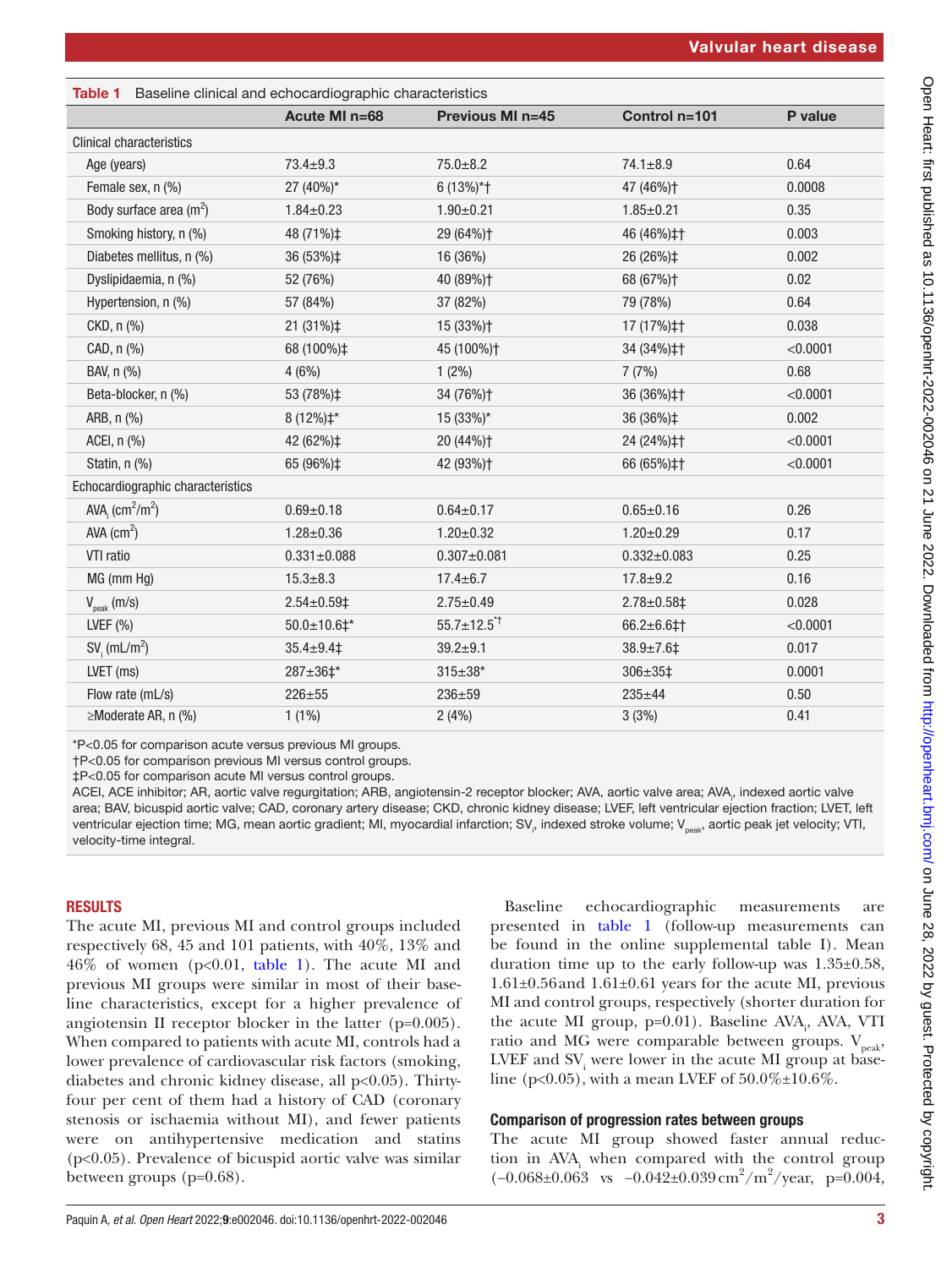

<span id="page-3-0"></span>Figure 1 Indexed aortic valve area progression rate by patient group. Box plot graph comparing indexed aortic valve area annual progression rates between the three groups. AVA<sub>1</sub>, indexed aortic valve area; MI, myocardial infarction.

[figure](#page-3-0) 1 and [table](#page-3-1) 2). Faster AS progression in the acute MI group was also supported by the annual changes in AVA and VTI ratio ([table](#page-3-1) 2). There was a numerical but not statistically significant increase in the progression rates of the MG and  $V_{peak}$  in the acute MI group. AS progression rates were similar between the previous MI and control groups.

LVEF improved or remained stable for most patients in the acute MI group, while it did not significantly change in the other groups. In the acute MI group, AVA. progression rates were similar  $(p>0.15)$  for patients who increased  $(n=26)$  vs patients who decreased their SV. at follow-up (n=42), whereas MG and  $V_{\text{peak}}$  progressed faster in patients who increased their  $\text{SV}_i$  (MG: 4.82±0.74 vs  $1.44\pm0.94$  mm Hg/year, p=0.006;  $V_{peak}$ : 0.35 $\pm0.37$  vs  $0.13\pm0.43\,\mathrm{m/s/year}$ , p=0.03). Patients who had low flow at follow-up did not show a faster decline in  $\text{AVA}_{\text{i}}$  compared with patients with normal flow  $(p=0.34)$ . Patients with higher ratio of maximal troponin to ULN (>median) versus lower ratio (≤median) did not exhibit different rates of AS progression for all parameters (p>0.21).

Univariate linear regression analysis showed a significant association between the acute MI status and faster deterioration in AVA<sub>i</sub>, AVA, VTI ratio and  $V_{\text{peak}}$  [\(table](#page-4-0) 3). After comprehensive adjustment, acute MI status and baseline  $AVA$ <sub>i</sub> were the only two factors associated with a faster reduction in AVA<sub>i</sub>, AVA and VTI ratio [\(table](#page-4-0) 3 and [online supplemental table II\)](https://dx.doi.org/10.1136/openhrt-2022-002046). There was no statistically significant association between the previous MI status and progression of AS severity parameters. The aforementioned associations remained consistent using different multivariate models [\(online supplemental table](https://dx.doi.org/10.1136/openhrt-2022-002046)  [II](https://dx.doi.org/10.1136/openhrt-2022-002046)). Sex did not have a statistically significant impact on AS progression.

## Pre-MI, early and late post-MI progression rates in the acute MI group

Fourteen out of the 68 patients in the acute MI group had an available imaging study prior to MI. Mean AVA. progression rate was then  $-0.048\pm0.078 \text{ cm}^2/\text{m}^2/\text{year}.$ Twenty-eight patients in the acute MI group had a second follow-up echocardiogram available (late post-MI evaluation). Other patients in this group either underwent aortic valve replacement, died or did not have a follow-up echocardiography at our centre during the required time frame [\(online supplemental table III](https://dx.doi.org/10.1136/openhrt-2022-002046)). Mean follow-up duration from early follow-up to late follow-up examination was  $2.65\pm1.36$  years  $(3.97\pm1.52)$  years from baseline). Comparison of early and late post-MI annual AS progression rates is shown in [table](#page-4-1) 4, [figure](#page-5-0) 2 and [online](https://dx.doi.org/10.1136/openhrt-2022-002046)  [supplemental figure II](https://dx.doi.org/10.1136/openhrt-2022-002046). All AS severity parameters showed slower progression rates at late follow-up post-MI when compared with early follow-up time (p<0.05).

# Experimental animal study

The relative expression of COL1A1 RNA was significantly increased in the aortic valves harvested 10 days post-MI  $(n=10)$  vs controls  $(n=5)$ ,  $(1.70\pm0.40$  vs  $1.00\pm0.38$  fold change, p=0.042, [figure](#page-5-1) 3). Western blot analysis confirmed increased collagen content in post-MI models versus controls (2.78±0.59 vs 1.77±0.57 background

<span id="page-3-1"></span>

| <b>Table 2</b> Annual progression rate of aortic stenosis severity parameters |                       |                         |                      |         |
|-------------------------------------------------------------------------------|-----------------------|-------------------------|----------------------|---------|
| <b>Parameters</b>                                                             | Acute MI $n=68$       | <b>Previous MI n=45</b> | Control $n=101$      | P value |
| AVA, $\frac{cm^2}{m^2}$ /year)                                                | $-0.068 \pm 0.063$ *  | $-0.048 \pm 0.053$      | $-0.042 \pm 0.039$ * | 0.004   |
| $AVA$ (cm <sup>2</sup> /year)                                                 | $-0.125 \pm 0.116$ *  | $-0.087 + 0.093$        | $-0.078 + 0.074*$    | 0.005   |
| VTI ratio (/year)                                                             | $-0.032 \pm 0.028$ *  | $-0.022 \pm 0.024$      | $-0.022 \pm 0.021$ * | 0.015   |
| MG (mm Hg/year)                                                               | $+3.5+5.0$            | $+2.7+4.4$              | $+2.7+4.4$           | 0.44    |
| $V_{\text{peak}}$ (m/s/year)                                                  | $+0.27+0.40$          | $+0.20\pm0.30$          | $+0.16\pm0.28$       | 0.11    |
| LVEF $(\frac{9}{6})$ year)                                                    | $+2.5 \pm 1.6$        | $+0.1 \pm 5.3$          | $-0.4 + 5.8$         | 0.07    |
| $SVi$ (mL/m <sup>2</sup> /year)                                               | $+2.62 \pm 7.27$ *†   | $-0.87 \pm 3.31$ †      | $-0.01 \pm 3.92$ *   | 0.0005  |
| LVET (s/year)                                                                 | $+0.022 \pm 0.040$ *† | $-0.003 \pm 0.020$      | $+0.006\pm0.026$ *†  | < 0.001 |

\*P<0.05 for comparison acute MI versus control groups.

†P<0.05 for comparison acute versus previous MI groups.

AVA, aortic valve area; AVA<sub>'</sub>, indexed aortic valve area; LVEF, left ventricular ejection fraction; LVET, left ventricular ejection time; MG, mean aortic gradient; MI, myocardial infarction; SV<sub>i</sub>, indexed stroke volume; V<sub>peak</sub>, aortic peak jet velocity; VTI, velocity-time integral.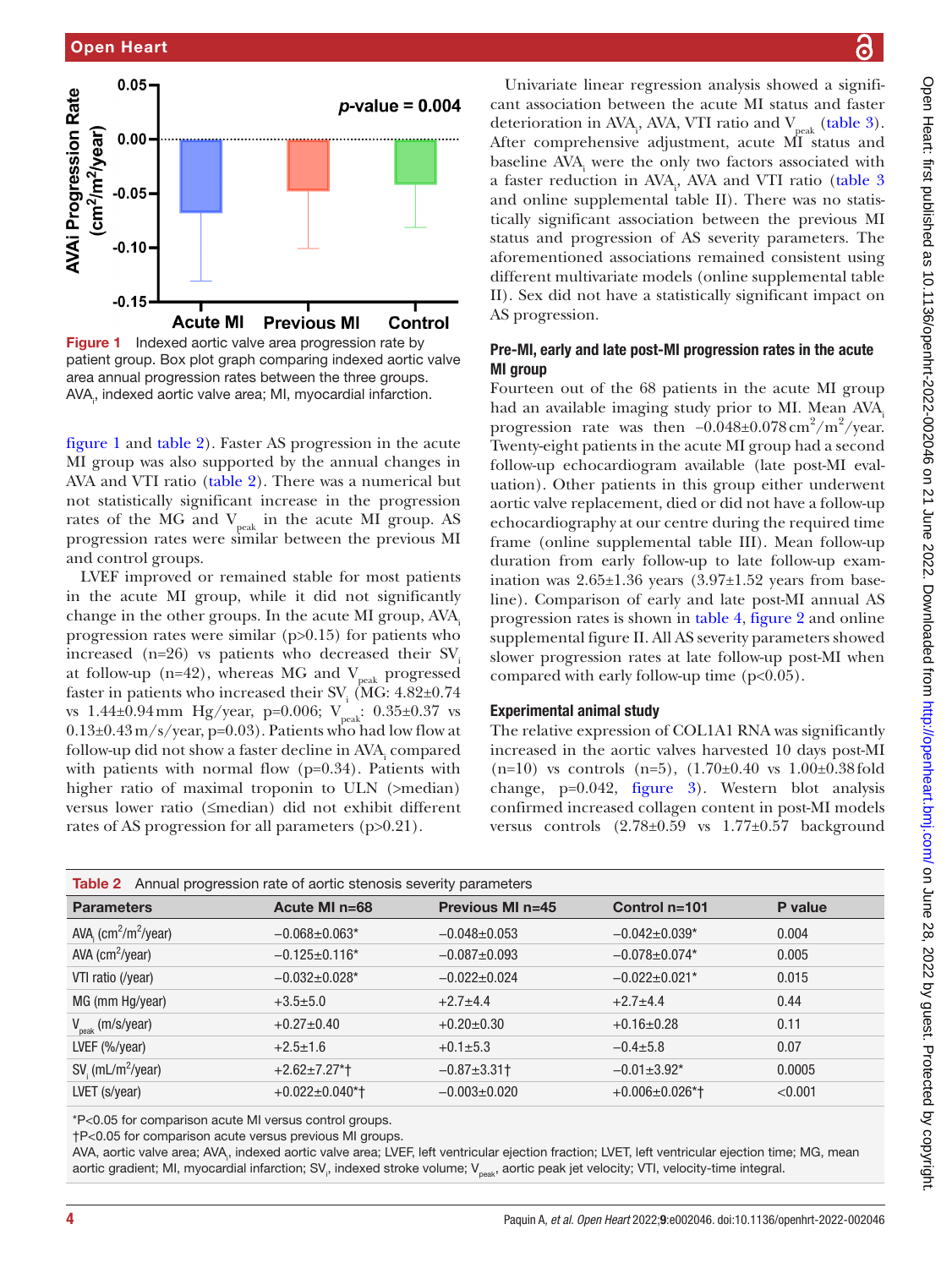<span id="page-4-0"></span>Table 3 Univariate and multivariate linear regression analysis of the association between MI and annual progression rate of aortic stenosis

|                                | <b>Acute MI</b><br><b>Univariate analysis</b> |         | <b>Acute MI</b><br>Multivariate analysis* |         |
|--------------------------------|-----------------------------------------------|---------|-------------------------------------------|---------|
| <b>Parameters</b>              | <b>MD (95% CI)</b>                            | P value | <b>MD (95% CI)</b>                        | P value |
| AVA, $\frac{cm^2}{m^2}$ /year) | $-0.013$ ( $-0.021$ to $-0.005$ )             | 0.001   | $-0.013$ ( $-0.023$ to $-0.003$ )         | 0.0076  |
| $AVA$ (cm <sup>2</sup> /year)  | $-0.024$ ( $-0.038$ to $-0.009$ )             | 0.002   | $-0.023$ ( $-0.041$ to $-0.006$ )         | 0.0086  |
| VTI ratio (/year)              | $-0.005$ ( $-0.009$ to $-0.002$ )             | 0.006   | $-0.006$ ( $-0.010$ to $-0.001$ )         | 0.0092  |
| MG (mm Hg/year)                | $+0.44$ (-0.28 to 1.15)                       | 0.23    |                                           |         |
| $V_{\text{peak}}$ (m/s/year)   | $+0.05$ (0.00 to 0.11)                        | 0.036   | $+0.03$ (-0.03 to 0.09)                   | 0.35    |

\*Adjusted for age, sex, hypertension, dyslipidaemia, diabetes mellitus, chronic kidney disease, bicuspid aortic valve, smoking history, statin, baseline echocardiographic value of the analysed measurement and annual change in indexed stroke volume.

AVA, aortic valve area; AVA<sub>ı</sub>, indexed aortic valve area; MD, mean difference; MG, mean aortic gradient; MI, myocardial infarction; V<sub>peak</sub>, aortic peak jet velocity; VTI, velocity-time integral.

corrected signal density, p=0.038). Histological analysis revealed increased aortic leaflet thickness in post-MI valves versus controls  $(1.27\pm0.48$  vs  $0.72\pm0.25$  mm,  $p=0.02$ ).

## **DISCUSSION**

These results suggest faster decline of AVA<sub>1</sub>, AVA and VTI ratio following an acute MI compared with patients with a remote history of MI or without MI. This association remained significant after adjustment for baseline factors associated with AS prevalence and progression. The early versus late progression analysis in the acute MI group suggests that this accelerated progression might be transient, with a return to progression rates similar to controls few years after MI. The large animal experimentations indicate increased collagen production in the days following the MI, suggesting active valve remodelling following the MI.

There was a numerically faster progression of MG and  $V_{\text{peak}}$  early after MI, however without statistical significance. Most AS quantification parameters are dependent on flow, which can evolve following MI (systolic dysfunction and/or associated therapy). The MG and  $V_{peak}$  are directly related to valvular flow, while VTI ratio and AVA (continuity equation) are less impacted by correcting for

prevalvular flow.<sup>17</sup> The faster decline of  $AVA$ <sub>i</sub> in the acute MI group was observed despite a significant increase of the mean  $SV<sub>i</sub>$  at follow-up. This decline was similar in patients who increased or decreased their  $SV_i$  in time, and in those who had low flow at follow-up.

The difference observed in  $AVA$ <sub>i</sub> progression rates between groups was quantitatively small but expected and consistent with previous reported data.[11 18](#page-6-4) Moreover, the present study is the first to describe the impact of an acute ischaemic event on AS progression. We included a second comparative group of patients with a remote history of MI as an attempt to balance for different risk factor profiles between acute MI and control patients. Similarities between the previous patients with MI and the controls suggest that acute MI could be by itself a trigger for AS progression. The subgroup of patients with serial observations early and late after MI supports this idea: annual changes of AS parameters were about twice as fast in the period closer to the MI than the period occurring later. This difference in time could not be explained by changes in left systolic function or SV<sub>i</sub>. Considering that AS usually evolves faster as it becomes more severe, the observed deceleration in AS progression late after MI underlines the significance of the acceleration happening shortly after the ischaemic event. Pre-MI

<span id="page-4-1"></span>

| Early versus late progression rate of aortic stenosis severity parameters in the acute myocardial infarction group<br>Table 4 |                                  |                          |                                |         |
|-------------------------------------------------------------------------------------------------------------------------------|----------------------------------|--------------------------|--------------------------------|---------|
| <b>Parameters</b>                                                                                                             | <b>Early</b><br>progression n=28 | Late<br>progression n=28 | <b>MD (95% CI)</b>             | P value |
| AVA, $\frac{cm^2}{m^2}$ /year)                                                                                                | $-0.070+0.051$                   | $-0.030+0.038$           | $+0.039$ (0.019 to 0.059)      | 0.0001  |
| $AVA$ (cm <sup>2</sup> /year)                                                                                                 | $-0.130+0.098$                   | $-0.058 + 0.074$         | $+0.072$ (0.033 to 0.110)      | 0.0002  |
| VTI ratio (/year)                                                                                                             | $-0.035+0.025$                   | $-0.015 \pm 0.019$       | $+0.019$ (0.009 to 0.030)      | 0.0002  |
| MG (mm Hg/year)                                                                                                               | $+3.1 \pm 3.9$                   | $+1.5+3.1$               | $-1.6$ ( $-3.5$ to 0.3)        | 0.043   |
| $V_{\text{peak}}$ (m/s/year)                                                                                                  | $+0.28 \pm 0.38$                 | $+0.09\pm0.25$           | $-0.19$ ( $-0.36$ to 0.02)     | 0.038   |
| $SVi$ (mL/m <sup>2</sup> /year)                                                                                               | $+3.72 \pm 6.67$                 | $-0.78 \pm 3.26$         | $-4.50$ ( $-7.45$ to $-1.56$ ) | 0.0004  |

AVA, aortic valve area; AVA<sub>i</sub>, indexed aortic valve area; MD, mean difference; MG, mean aortic gradient; MI, myocardial infarction; SV<sub>i</sub>, indexed stroke volume;  $V_{peak}$ , aortic peak jet velocity; VTI, velocity-time integral.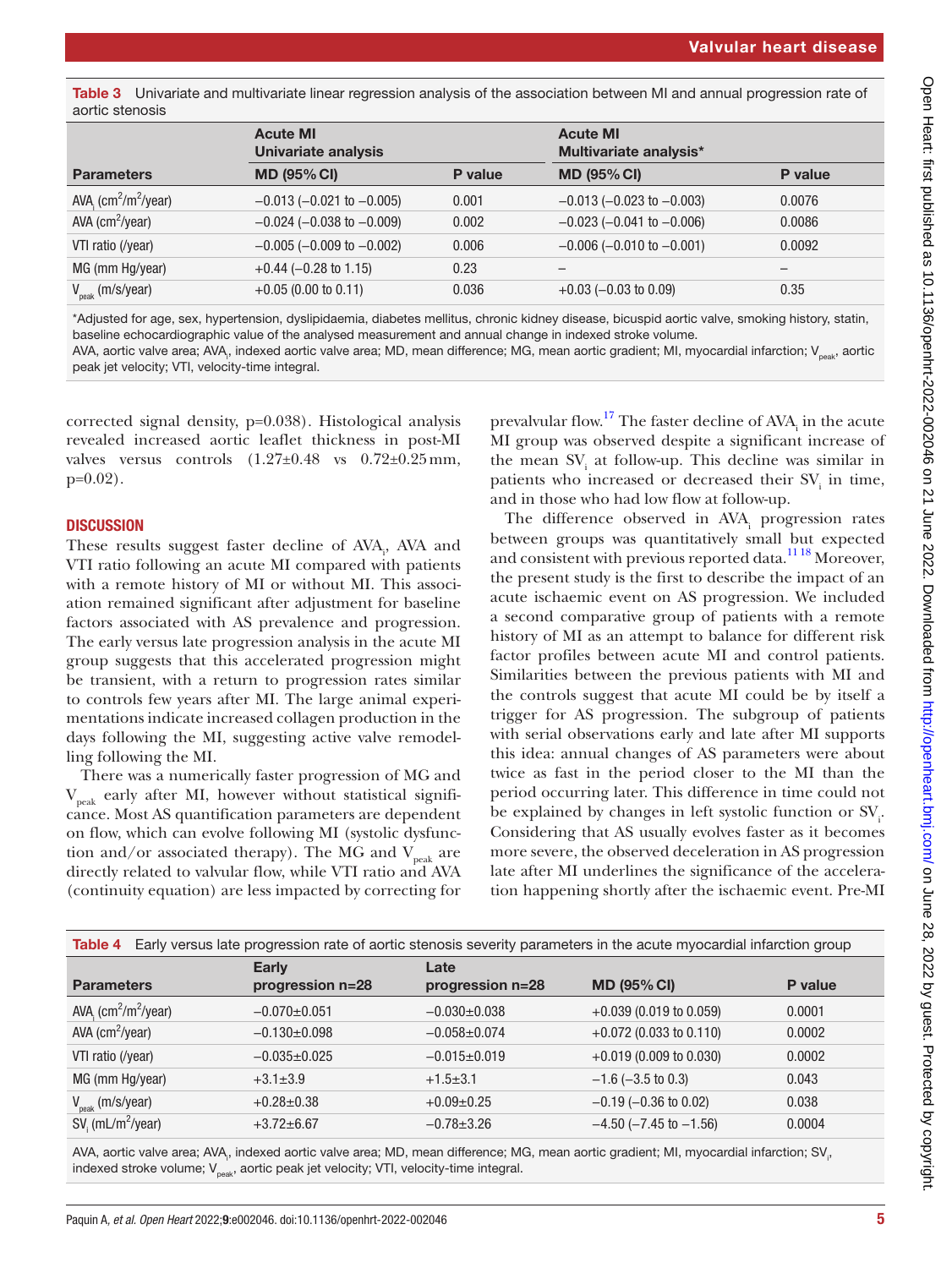

<span id="page-5-0"></span>**Figure 2** Annual progression rate of indexed aortic valve area at early versus late follow-up postmyocardial infarction in the acute myocardial infarction group. (A) Bar chart presenting the annual indexed aortic valve area progression rate in the acute MI group, comparing for early versus late postmyocardial infarction progression rates for each individual; (B) multiple line graph of indexed aortic valve area measured at each timepoint for each individual. AVA<sub>1</sub>, indexed aortic valve area.

imaging data were available in only a small number of patients but revealed AS progression rates numerically comparable to the previous MI and control groups.



<span id="page-5-1"></span>Figure 3 Results of the experimental studies. Box plots and figures comparing animal models with induced MI with controls: (A) quantitative real-time PCR of COL1A1 mRNA expression; (B) western blot analysis of COL1A1 quantification; (C) measurement of aortic valve leaflet thickness; (D) example of aortic valve leaflet thickness measurement; (E) representative western blot analysis of COL1A1 quantification comparing the control and MI groups. COL1A1, collagen α−1 type 1; ERK 1/2, extracellular signalregulated kinases 1 and 2; MI, myocardial infarction group.

The idea of valvular changes induced by the MI is also supported by our experimental model, showing post-MI aortic valve changes, with increased thickness and increased collagen production. This phenomenon can contribute to the clinically detected progression in AS. This is consistent with previous data showing altered valvular biology post-MI in the mitral and tricuspid valves. These changes and those observed in the aortic valve likely share a common mechanistic explanation, whose origin is still under exploration.<sup>12–14</sup> Neurohumoral activation including renin-angiotensin-aldosterone system has been identified as a potential element explaining the changes in valve biology after  $ML^{19}$  The progression of AS is complex, with numerous distinct mechanisms involved in its initiation, progression, development of fibrosis and calcification. The animal study suggests MI-associated stimulation of fibrotic pathways in an initially normal valve. While calcification was not observed, longer follow-up duration would likely be necessary to explore this component. The clinical retrospective study shows accelerated progression in patients with abnormal valve at baseline—the distinction between fibrotic remodelling and/or accelerated calcification could not be explored with echocardiography, and future studies involving serial measurement of aortic valve calcium with CT could help to better characterise the mechanisms (fibrosis and/or calcification) involved in AS progression.

# Limitations

This was a retrospective cohort study of echocardiograms performed in a clinical setting. Therefore, efforts to reach the maximal Doppler signal may have varied between individuals and in time. While risk factor profiles differed between study groups, a subset of the acute MI group was followed serially (pre-MI, early and late post-MI) and showed similar results to the entire cohort analysis. The early and late post-MI periods were arbitrarily determined and, thus, the exact timing and duration of accelerated AS progression post-MI could not be determined based on the current data. The variation of MG and  $V_{peak}$  did not reach statistical significance, possibly related to a lack in power. Similarly, we could not demonstrate a dose-response relationship between the severity of MI (as determined by troponin elevation) and AS progression rate, possibly related to a lack in power, presence of multiple troponin assays and different timing of measures after MI; those factors are inherently related to the retrospective design of our study. Also, our cohort included mostly patients with mild-to-moderate AS. It is known that for comparable changes in AVA, the MG and  $V_{peak}$  increase more when AVA is severely reduced than at milder stages of the disease.<sup>[20](#page-6-12)</sup> Prospective validation in a larger cohort of patients would provide support for those findings and better define their clinical impact. Our large animal experimental model did not have AS at baseline, and the observed changes at 10 days did not impact valvular